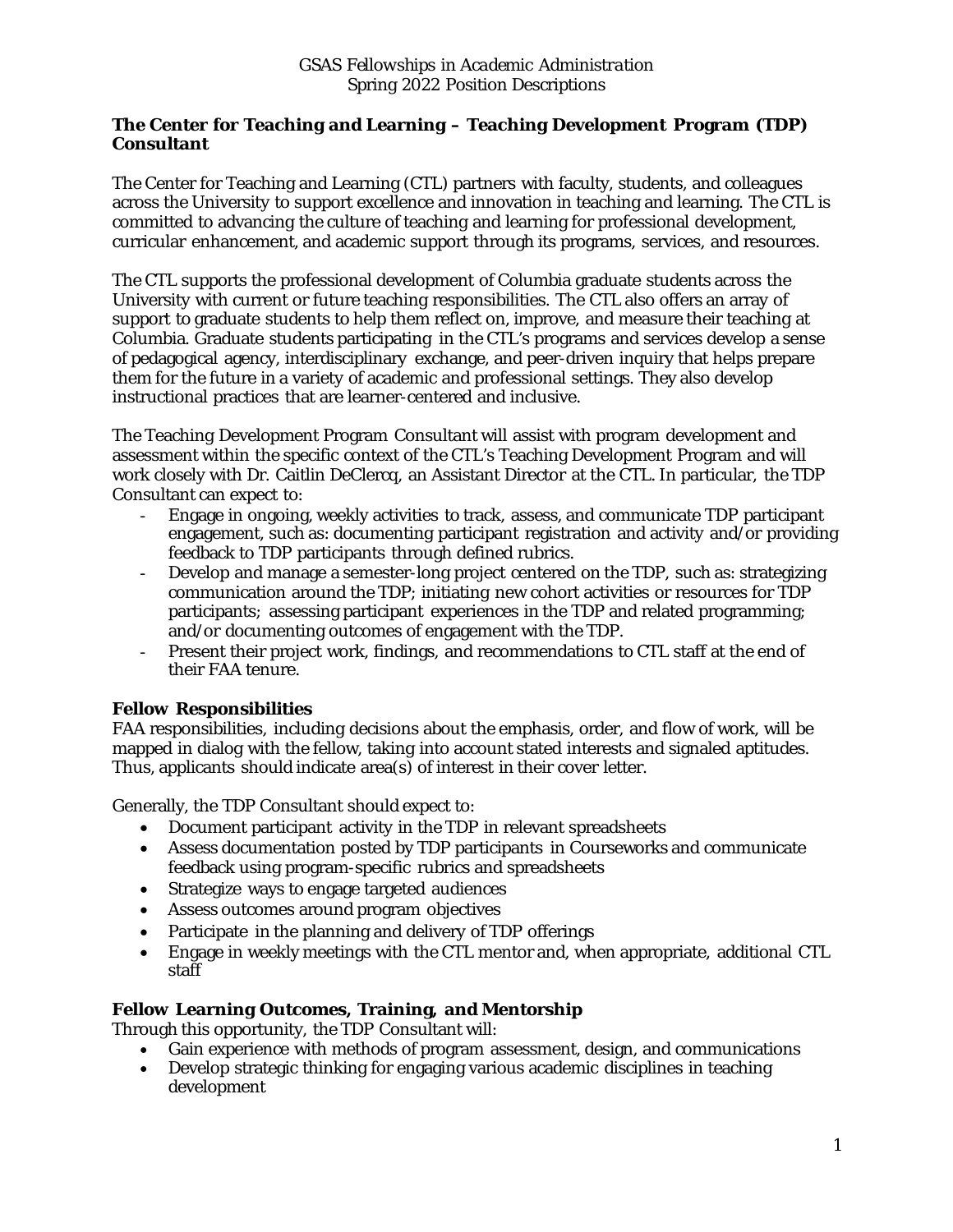- Develop relationships with professional educational developers and other administrators at Columbia
- Situate the above in the context of the fellow's own personal and professional goals
- Professionalize their presentation skills by speaking about their work, insights, and professional development objectives with CTL staff at least once during the semester

These outcomes will be supported by the CTL through:

- Weekly meetings to check in about administrative and project work, discuss fellow's own development, and exchange feedback
- Periodic meetings, as needed and desired, with CTL staff as an opportunity to learn about broader CTL offerings and flows; gain feedback and discuss insights about FAA work; and inquire about relevant skills and pathways to support the fellow's professional development
- The provision of resources or other supports as needed to aid with skill development as pertinent to FAA projects

## **Desired Qualifications**

The fellow will be expected to bring to this position the following:

- Demonstrated interest in graduate student teaching development
- Interest in working collaboratively with CTL staff
- Strong digital organization skills (or openness to learning)
- Familiarity with CTL programs and services for graduate students
- Ability to successfully manage short- and long-term deadlines simultaneously

Familiarity with program goals and activities in the Teaching Development Program [\(bit.ly/ctl](http://bit.ly/ctl-tdp)[tdp\)](http://bit.ly/ctl-tdp) is strongly encouraged, as is registration in the program itself. (Registration for the TDP is available at any time to current Columbia doctoral students.)

#### **Fellowship Mentor**

Caitlin DeClercq, Assistant Director, Graduate Student Programs and Services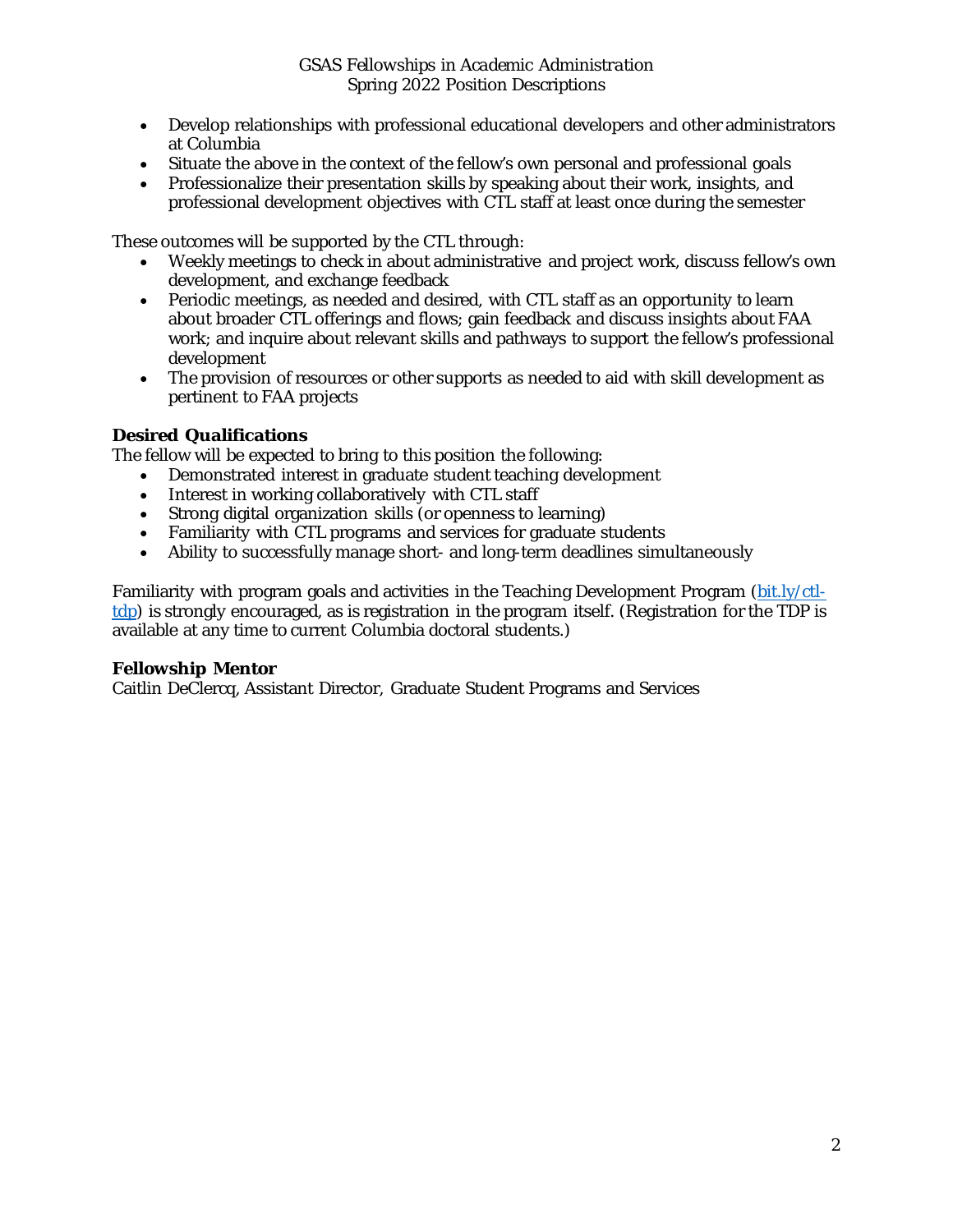#### **Columbia Engineering Graduate Career Placement & Professional Development and Leadership – Employer Relations Fellow and Professional Development Programs Fellow (Two Positions Available)**

Columbia Engineering's Graduate Career Placement (GCP) and Professional Development and Leadership (PDL) teams are dedicated to helping our students achieve their full potential to become the engineering leaders of today and tomorrow. We work together closely to enhance student education through a wide variety of career and professional development opportunities. From recruiting partnerships with global organizations, to on-campus and virtual career placement, to professional development sessions, GCP Career Placement Officers (CPOs) educate our talented engineers and scientists and connect them with employers.

The PDL program empowers and educates Columbia engineers to maximize performance and achieve their full potential to become engineering leaders of today and tomorrow. PDL's core modules provide engineers with skills and perspectives needed to succeed in a fast-changing technical climate. The program consists of an array of engagements, online and in-person (i.e. courses, workshops, labs, competitions), where students develop professionally. At the school level, GCP and PDL operations are coordinated by Director Dr. Liz Strauss.

*\*\*\*Our office is offering two distinct fellowship opportunities. Please see full descriptions below and indicate which opportunity you are applying for in your cover letter.\*\*\**

## **Position 1: Graduate Career Placement, Employer Relations Fellow**

## **Fellow Responsibilities**

Columbia Engineering's Graduate Career Placement team launched a new platform, Columbia Engineering Career Connect (powered by VMock), in the Fall 2021 term, to help facilitate employment for our students. As our staff has begun to source new and exciting opportunities, we have seen an influx of employers interested in joining the platform and engaging with our students. The FAA Employer Relations Fellow will contribute to our team in the following ways:

- Monitor and report on employer usage of Columbia Engineering Career Connect.
- Join and participate in meetings between the GCP team and their employer partners.
- Assess how employer opportunities in Career Connect match the preferences of the student users.
- Interpret report data and present findings to GCP staff.
- Identify any potential unmet student needs and present recommendations to GCP staff.
- Gain familiarity with the GCP program, student needs, and current practices.

## **Fellow Learning Outcomes, Training, and Mentorship**

The Employer Relations Fellow will gain valuable skills in project management and collaboration across multiple teams. Through immersion in several different team meetings each week, the fellow will be able to identify the unique needs of various stakeholders and understand how to balance those needs when making recommendations for future initiatives.

The mentor and GCP team will provide the necessary training and support throughout the project, but are also excited to welcome a fellow who will bring an outside perspective and fresh ideas to the team. The fellow will also have dedicated space in the GCP's shared office to encourage communication and collaboration within the team.

## **Desired Qualifications**

• Excellent written and verbal communication skills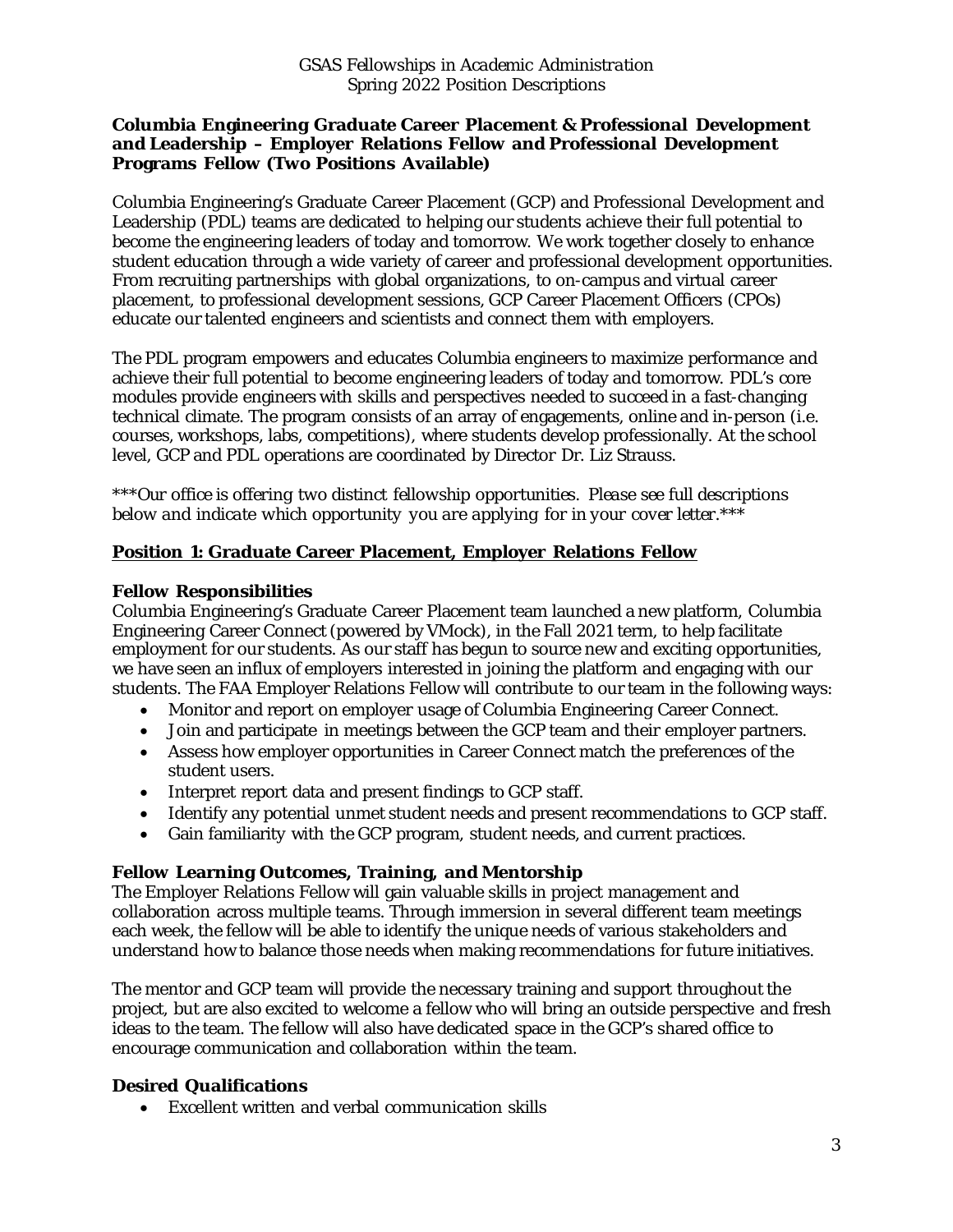- Detail-oriented
- Efficiently able to organize work time and manage projects.
- Ability to work independently and collaboratively
- Background in data collection and analysis
- Forward-thinking attitude and sense of humor a must.

# **Fellowship Mentors**

Ryan Day, GCP Manager, and Liz Strauss, Director

## **Position 2: Professional Development and Leadership, Professional Development Programs Fellow**

## **Fellow Responsibilities**

The PDL team is entering a level of maturity as we enter its fourth year as a degree requirement within SEAS. Our small-but-mighty team would appreciate a partner to expand our brand now that we have more robust, consistent offerings. Specifically for the FAA Fellow, this will take shape in the form of leveraging our rich data and analyzing trends in student feedback, registrations, attrition, and engagement. We would also like to leverage the doctoral perspective to increase our engagement with SEAS PhD students to satisfy their needs with a new strategy.

The PD Programs Fellow will:

- Experience program offerings and create recommendations for future development;
- Analyze current data outputs to determine program statistics for reporting purposes;
- Build future feedback mechanisms and develop strategies to address opportunities from FY2021; and
- Recommend doctoral professional development programming for SEAS populations.

## **Fellow Learning Outcomes, Training, and Mentorship**

Through their work and active mentorship, the PDL Fellow will gain the following skills and knowledge:

- A greater understanding of curriculum development and academic program management and operations.
- A more agile ability to interpret and report on data and qualitative feedback, and translate that analysis into action items and implement for future projects.
- An appreciation for the various moving pieces of the higher education system and its strategic planning, structure, culture, and policies.
- Facility with analyzing feedback and engagement with doctoral populations to make a recommendation for future programming.

## **Desired Qualifications**

- Excellent written and verbal communication skills and analytical skills.
- Knowledge of basic computer and web applications.
- Efficiently able to organize work time and manage projects.
- Attention to detail is critical.
- Forward-thinking attitude and sense of humor a must.

## **Fellowship Mentors**

Gabby Lilienthal, PDL Program Manager, and Liz Strauss, Director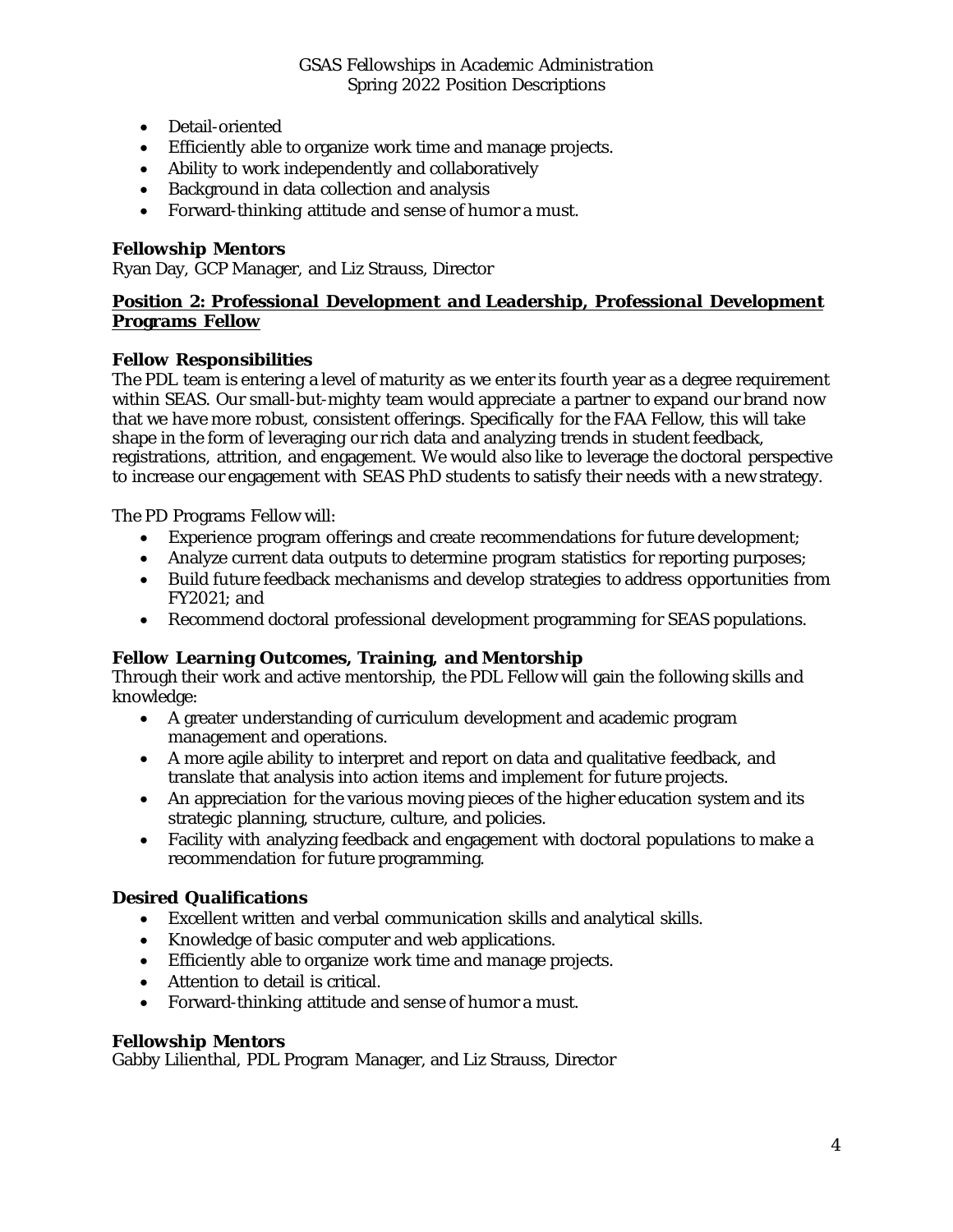# **Dean of Students Office, School of General Studies – Coordinator for Academic Advising**

The Dean of Students Office is the primary advising resource for undergraduate students at the School of General Studies. Students are matched with a dedicated advisor from matriculation to graduation and receive individually-tailored advising to support their particular academic interests and professional goals. Advisors provide guidance and clarity on University and GS policies and procedures, programs for academic and wellness support, and counsel students on their course selections each term, approving all courses counted toward fulfilling core requirements.

The Coordinator for Academic Advising FAA Fellow will serve as a key facilitator for incoming student onboarding processes and help provide a seamless transition for new students between the Office of Admissions and Academic Advising. The fellow will work closely with the Operations team to build systems and practices to communicate effectively with incoming students and advising deans about transfer credit exemptions and GS Core checklists. The fellow will gain an understanding of GS school policies and procedures, the GS core curriculum in the liberal arts, and best practices for working with and advising undergraduate students.

## **Fellow Responsibilities**

- Evaluate transfer credit and complete core checklists for incoming students.
- Advise students through aspects of the graduate school and study abroad application processes.
- Offer individual academic support advising sessions through the Academic Resource Center.
- Co-facilitate Getting Things Done, a time management skills and support group.
- Create and lead a student workshop through the Mid-Semester Success Series in consultation with their mentor.

## **Fellow Learning Outcomes, Training, and Mentorship**

The fellow will gain knowledge about the many aspects of academic advising and support for undergraduate students. Specifically, they will gain an understanding of the GS core, major, and overall requirements for completing the Columbia undergraduate degree. The fellow will become familiar with administrative processes and record keeping and acquire skills in reading and understanding transcripts and transfer credit. The fellow will have the opportunity to advise students through our graduate school advising program and study abroad advising, and assist with academic support programs, including Getting Things Done, the Mid-Semester Success Series, and individual consultations through the Academic Resource Center. Finally, the fellow will grow their understanding of the undergraduate student experience as it touches various offices within the university.

In addition the fellow will:

- Meet with their mentor weekly to discuss progress, questions, and areas for growth.
- Attend Dean of Student staff and advisor meetings.
- Participate in one-on-one meetings with various staff in the Dean of Students Office to learn more about their roles and responsibilities.
- Read through and discuss the FAA training handbook to discuss policies and procedures of the office and School of General Studies, FERPA, and approaches and best practices to working with and advising undergraduate students.
- Develop a firm knowledge and understanding of GS liberal arts core requirements.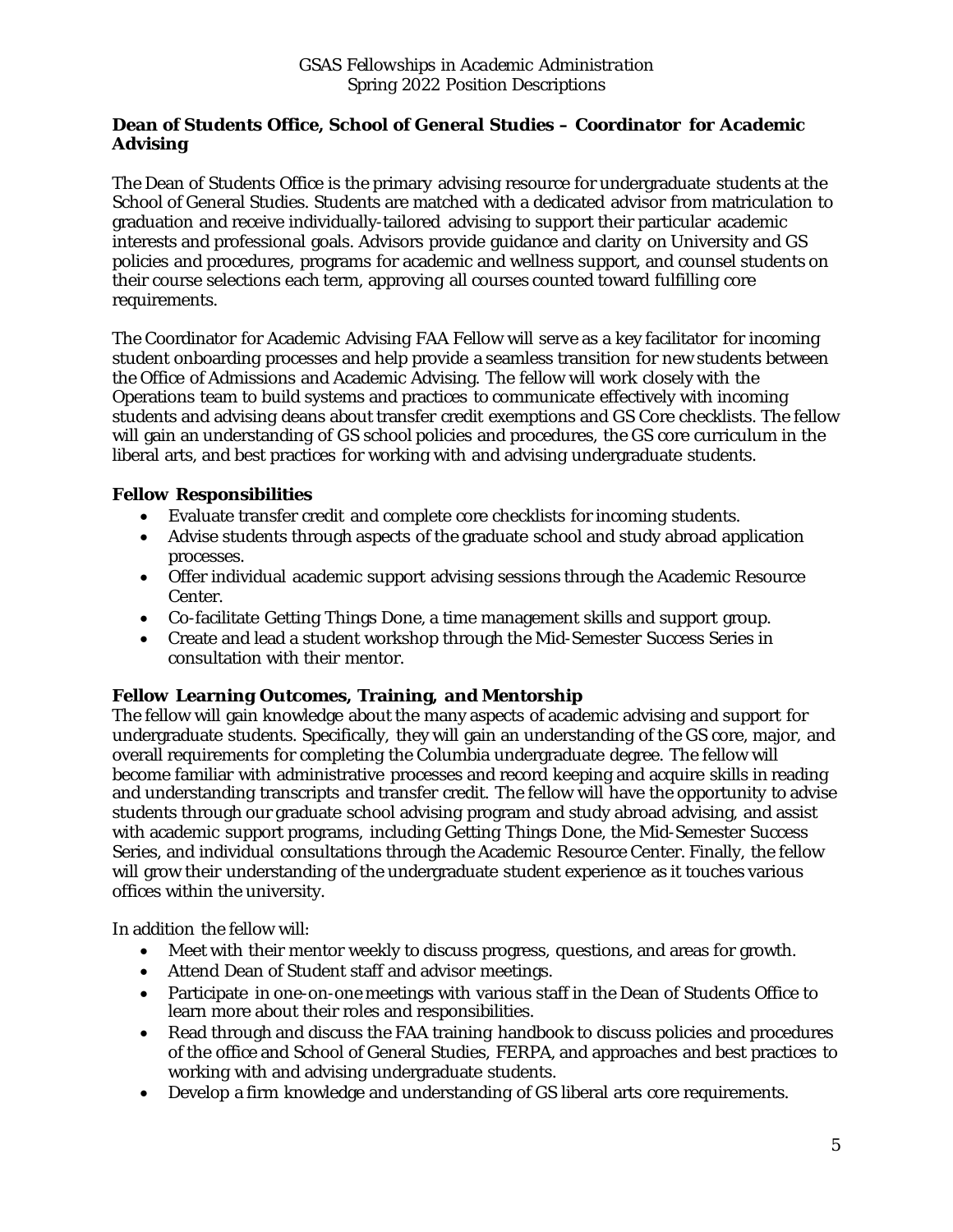# **Desired Qualifications**

- Teaching experience at the college level.
- An understanding of the General Studies student body comprising returning and nontraditional students, international and transfer students, and low-income and first-infamily students seeking an Ivy League degree full- or part-time.

## **Fellowship Mentor**

Kristy Barbacane, Assistant Dean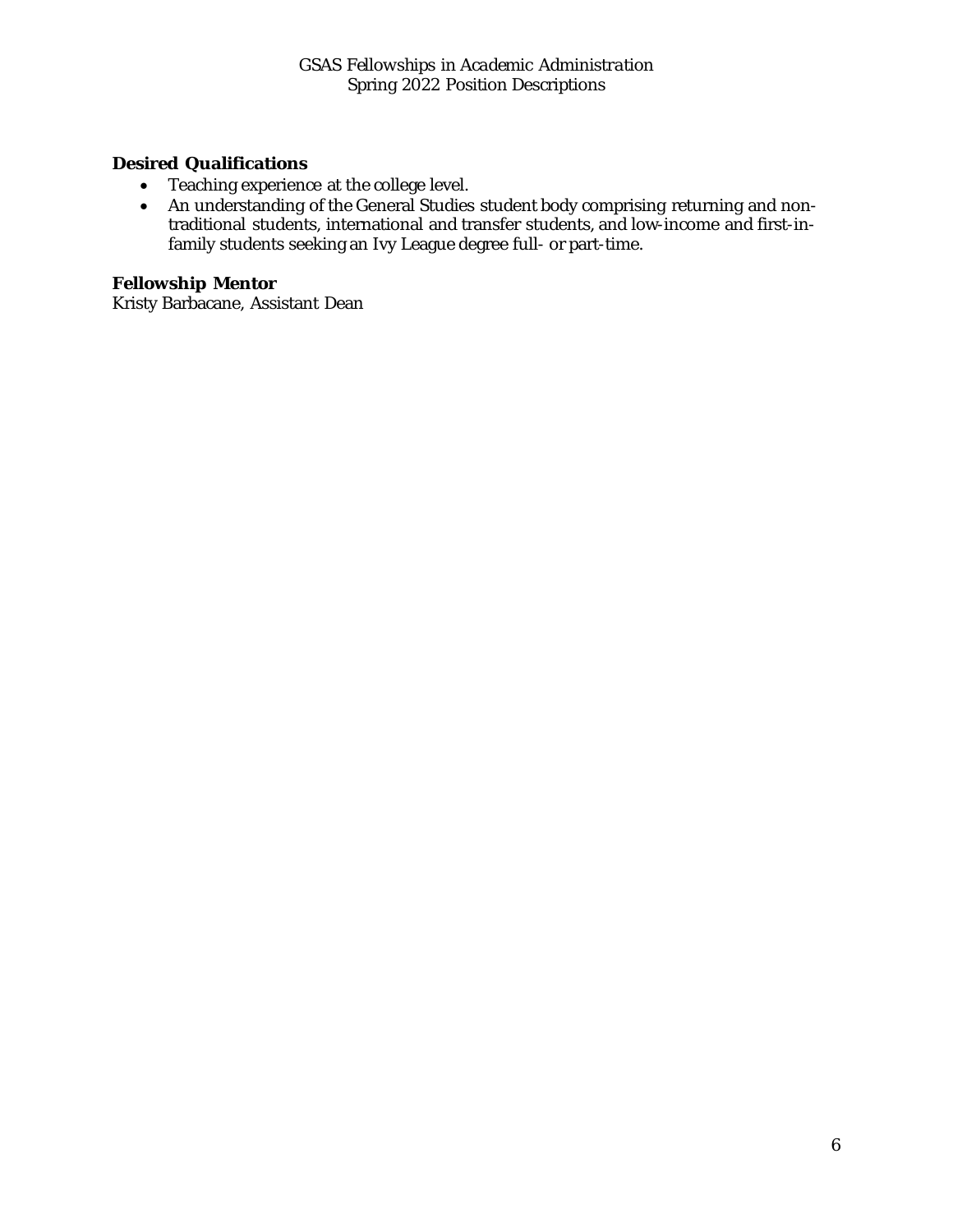# **GSAS Writing Studio – Program Administration Fellows (Two Positions Available)**

The GSAS Writing Studio is dedicated to supporting Arts and Sciences doctoral students in the process of writing the dissertation. The Studio offers workshops, one-on-one consultations, facilitated writing groups, dissertation writing retreats and sprints, and quiet writing stations and meeting rooms in Lehman Library. All Studio programs and groups are interdisciplinary by design.

The Program Administration Fellows will run the Studio's weekly Dissertation-Writing Sprints: three-hour blocks of facilitated co-working and accountability, offered both in-person and remotely. Sprint facilitation includes managing attendance, leading brief accountability/goalsetting practices at the beginning and end of each writing session, and maintaining a productive writing environment (e.g. troubleshooting Zoom or making coffee). In addition, each Program Administration Fellow will complete one ongoing, semester-long project (details below).

# **Fellow Responsibilities**

- Lead one in-person Dissertation-Writing Sprint weekly (Tuesday or Thursday 9:00am-noon)
- Lead one remote Dissertation-Writing Sprint weekly (Monday, 9:00am-noon or Wednesday 4:00-7:00pm)
- Attend Studio staff development meetings, bi-weekly on Fridays from 11:00am-12:30pm
- Complete one ongoing, semester-long administrative project, in consultation with the Writing Studio Director
	- o Project 1: Assess Studio data management processes; develop a plan for improvement; implement the plan in consultation with the Director
	- $\circ$  Project 2: In coordination with the Director, create one or two short video tutorials (e.g. a user's guide to the GSAS-developed dissertation templates)

\*Please indicate your preferred project in your cover letter.

## **Fellow Learning Outcomes, Training, and Mentorship**

Program Administration Fellows will participate in bi-weekly staff development meetings, which provide in-depth training in graduate writing support, as well as insight into designing and facilitating a responsive, peer-led writing-support program. These meetings will offer exposure to Writing Studies scholarship and writing center best-practices as well as to peer-developed resources and approaches to interdisciplinary graduate writing support.

In addition, the Sprints themselves expose facilitators to a diversity of writer experience, offering important insight into how different fields and departments approach the dissertation process.

If needed, Program Administration Fellows may use Studio meeting rooms (319M Lehman Library) to run remote Sprints or to work on Studio projects. In future semesters, past Program Administration Fellows who apply to become Studio Consultants will be strongly considered.

## **Desired Qualifications**

- Ability to synchronously facilitate two weekly Sprints
	- o One each, in-person: Tuesday OR Thursday 9:00am-noon; and one remote: Monday, 9:00am-noon OR Wednesday 4:00-7:00pm
- Demonstrated interest in peer writing support;
- Past participation in Studio events or groups;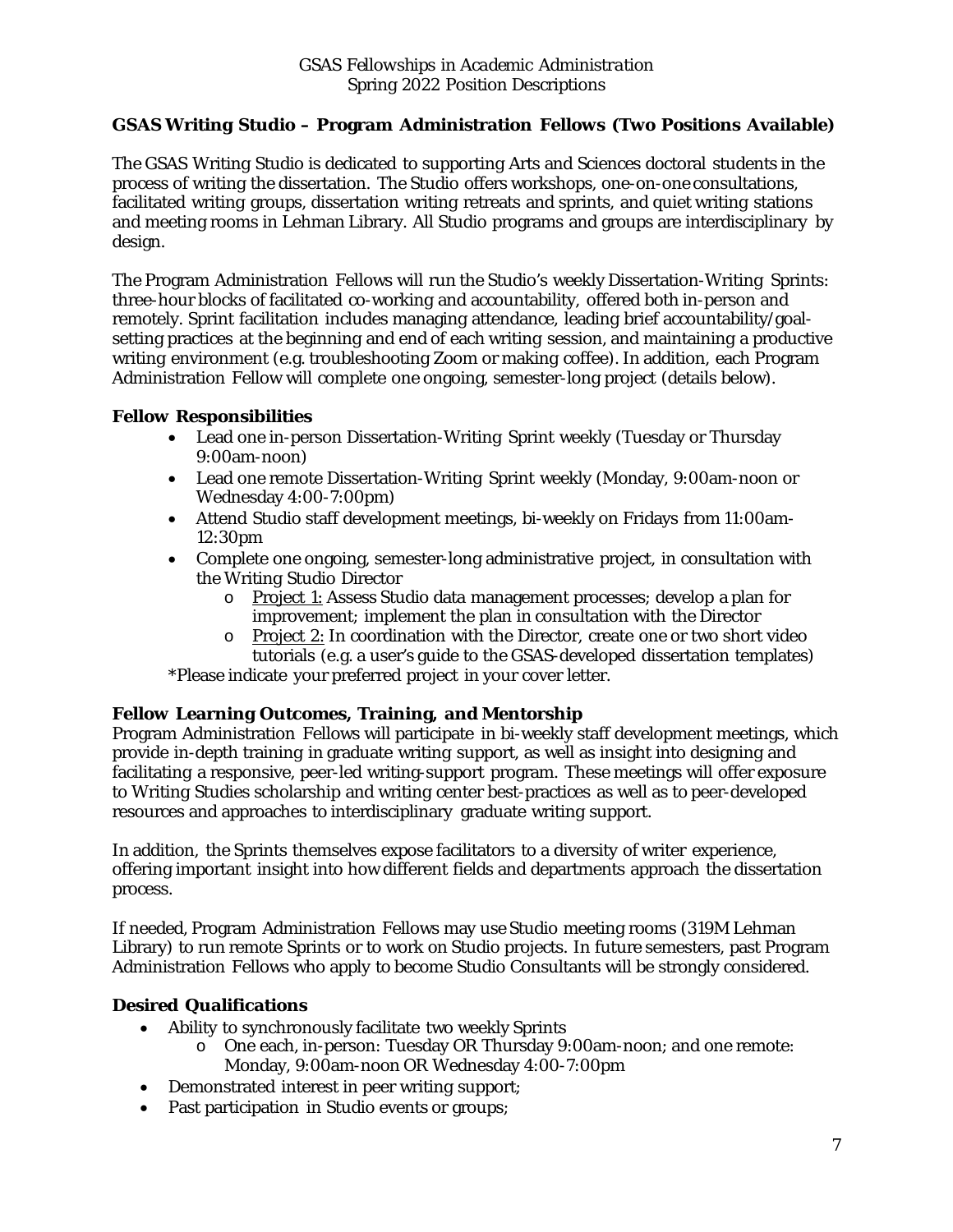- Demonstrated interest in fostering community among graduate students;
- Familiarity with/ willingness to learn:
	- o Project 1: Excel, Appointy (the Studio's booking platform), other datamanagement software as needed
	- o Project 2: Word, Screencastify (or similar), simple video editing
- Ability to make a really good pot of coffee for IRL Sprint participants (or to identify and delegate coffee-making to someone who knows what they're doing).

# **Fellowship Mentor**

Kate Daloz, Director, GSAS Writing Studio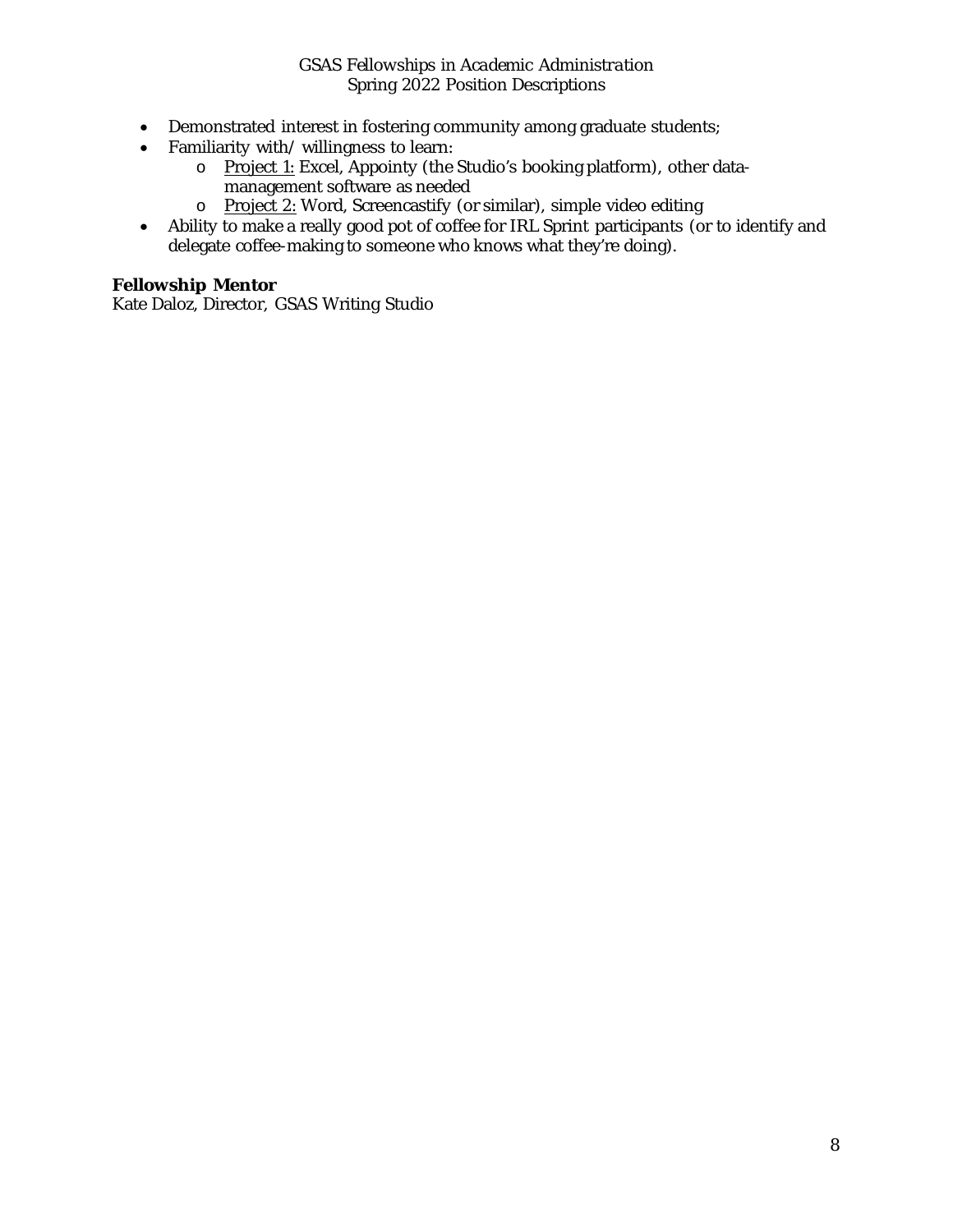# *Public Books* **– Podcast Production Assistant**

*Public Books* is an internationally recognized online magazine dedicated to making scholarly research and ideas accessible to a more general public. We publish essays that use an idea generated in the humanities, social sciences, and arts to reflect on recent books, music, television shows, films, or current events. We also publish interviews with scholars, university press editors, and artists. The majority of our contributors are academics at all career stages; the majority of our readers are people aged 25-34, both inside and outside the academy. We are committed to diversity and to gender parity in whom we review and who does our reviewing, and our content reflects that commitment.

In 2020, Public Books launched *[Public Books 101](https://www.publicbooks.org/podcast/)*, a podcast that turns a scholarly eye to a world worth studying. In the three miniseries we've produced so far—on [the internet,](https://www.publicbooks.org/category/podcast/season-one/) [the novel,](https://www.publicbooks.org/category/podcast/season-two/) and [data—](https://www.publicbooks.org/category/podcast/season-three/)scholars and writers join our host to examine a single topic from many angles.

Next year, we'll be producing two new podcasts. The first, *[Novel Dialogue](https://noveldialogue.org/about/)*, invites a novelist and a literary critic to talk about novels from every angle: how we read them, write them, publish them, and remember them. We're partnering with the podcast's creators—Aarthi Vadde and John Plotz—to co-produce a new season that will launch in February 2022. The second, as yet unnamed podcast, is a partnership with [Type Media Center](https://typemediacenter.org/) and hosted by [Eyal Press,](https://www.eyalpress.com/) the author of *Dirty Work*. On this show, guests like Rebecca Solnit and Ta-Nehisi Coates talk with Press about unexpected influences on their work.

Serving as Podcast Production Assistant, the Graduate Fellow will assist many aspects of podcast production, including those listed below and others to be determined in coordination between the fellow and mentor. The fellow will also be offered the opportunity to identify works for review, identify reviews, and commission an essay. Commissioning an essay is optional; it is **not** a requirement but many past fellows have valued the opportunity to make an editorial contribution. Because we have a producer for both seasons, prior knowledge of audio production and editing software is not required for this role.

## **Fellow Responsibilities**

- Meet weekly with the mentor(s)
- Attend weekly one-hour *Public Books* staff meeting
- Contribute to the production of two new *Public* Books podcasts: transcribing, factchecking, creating image assets, providing feedback on episodes, and writing promotional copy
- Identify works for review, identify reviews, and/or commission an essay (optional)

## **Fellow Learning Outcomes, Training, and Mentorship**

The fellow will be exposed to all aspects of podcast production and learn how a show is produced, edited, and promoted. One of the missions of *Public Books* is to communicate wellresearched, academic ideas to a broader public. By working to promote the two new podcasts, the Fellow will develop an understanding of how to communicate the importance of research to many different audiences.

The fellow will also be invited to join and actively participate in weekly staff meetings where the editorial staff discusses pitches, upcoming pieces, editorial projects, our book series, events, and more. Due to the nature of our small team, the fellow will be exposed to all aspects of magazine and podcast production. We encourage the fellow to communicate with us any areas of specific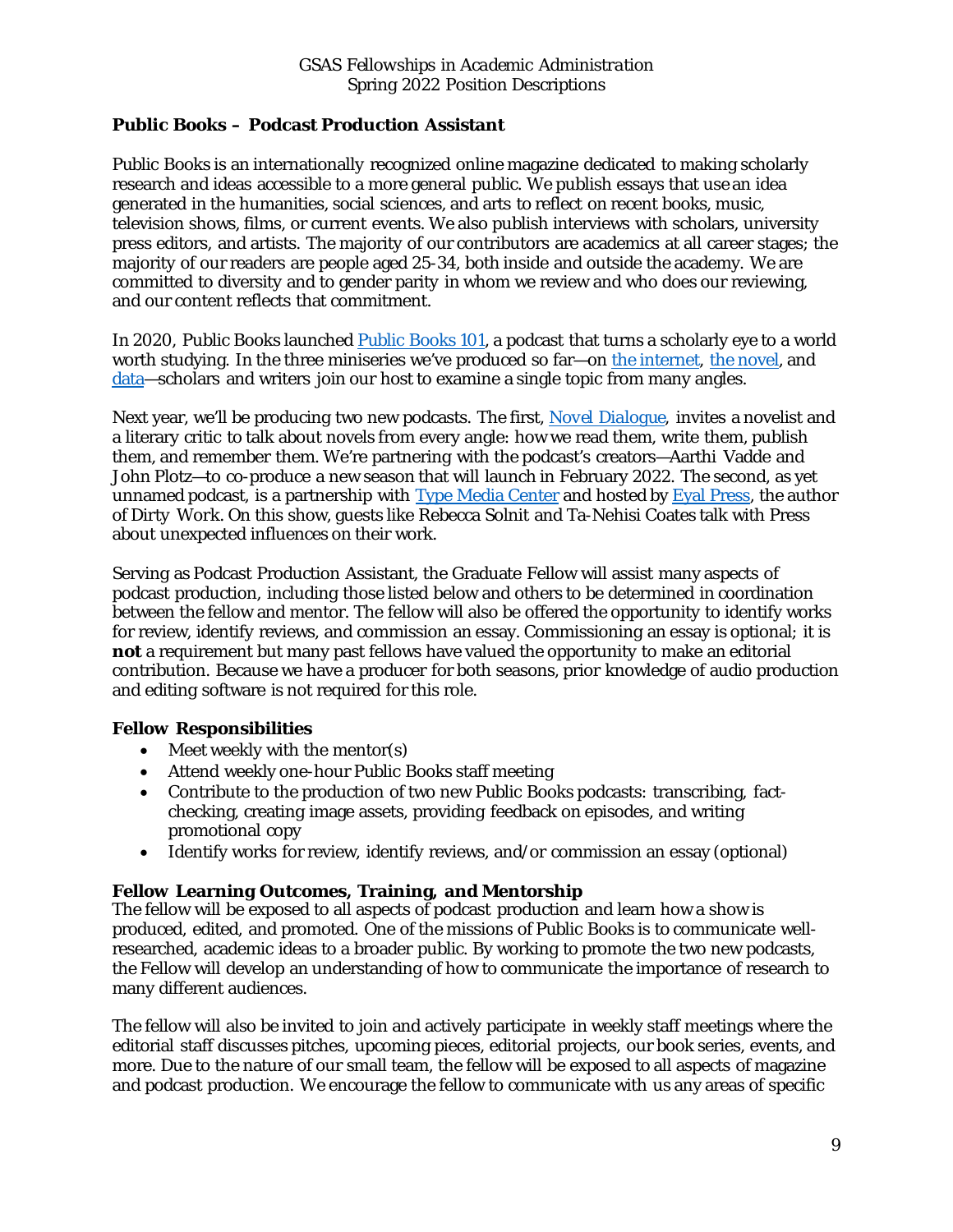#### GSAS *Fellowships in Academic Administration* Spring 2022 Position Descriptions

interest. We can dedicate time during the weekly mentor meetings to any other aspects of the magazine about which the fellow would like to learn more.

## **Desired Qualifications**

- Excellent writing, communication, and recordkeeping skills
- Basic knowledge of design software (Adobe Suite) (preferred, but not required)
- Basic knowledge of HTML/CSS (preferred, but not required)

#### **Fellowship Mentor**

Kelley Deane McKinney, Publisher and Managing Editor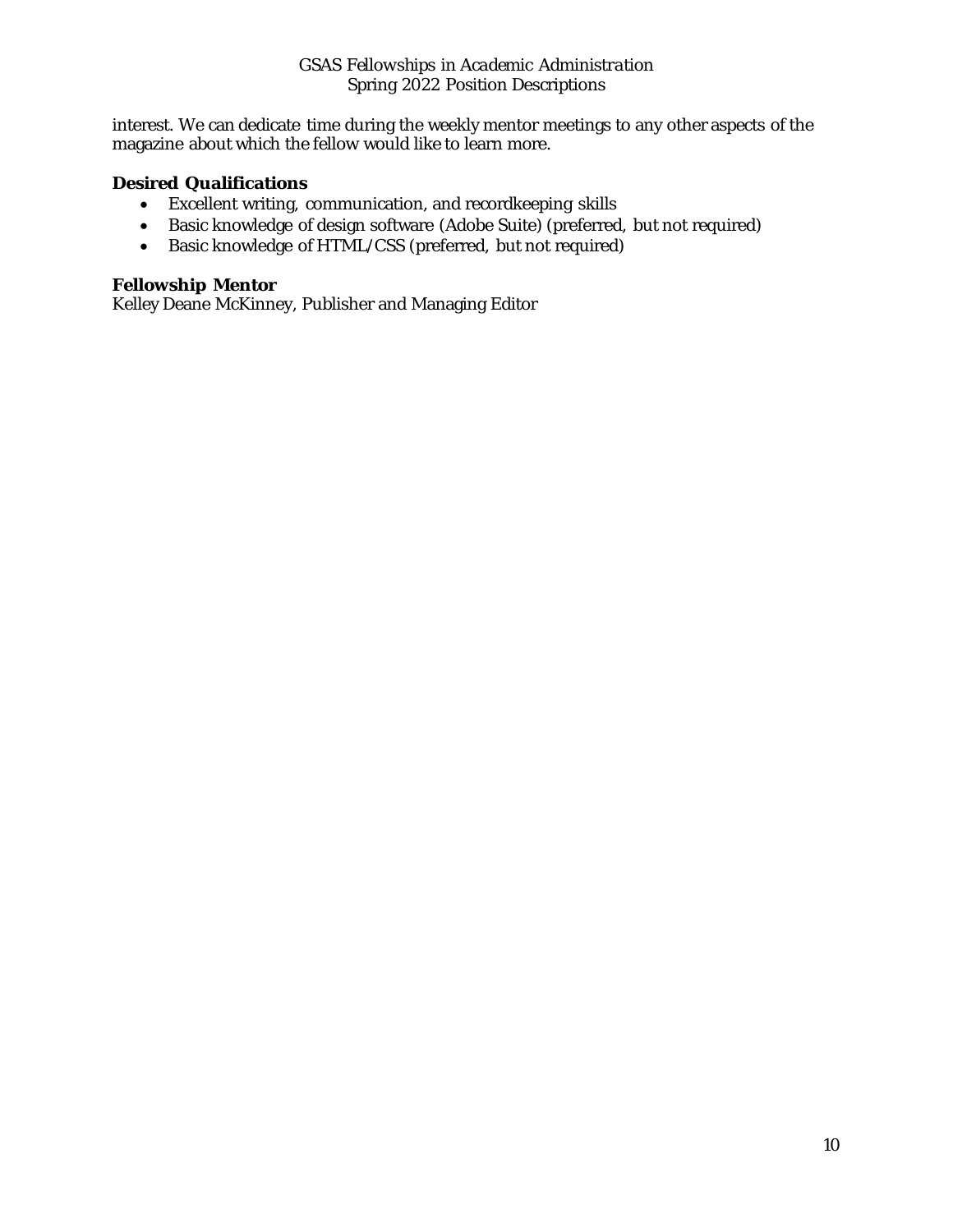# **Office of the Vice Provost for Academic Programs – Accreditation Fellow**

The Office of the Vice Provost for Academic Programs (OVPAP) is responsible for overseeing the academic programs across three undergraduate schools and thirteen graduate and professional schools at Columbia University. In that capacity, OVPAP works closely with schools and programs to create new educational programs and initiatives, collaborates with academic units to establish educational partnerships with US and foreign universities and organizations, and manages the University's accreditation process with both state and federal entities. The office also manages a variety of internal funding competitions for faculty and graduate students, including the President's Global Innovation Fund (PGIF) and the Presidential Teaching Awards for Outstanding Teaching.

The Office seeks an Accreditation Fellow to play an important role in preparation for the University's decennial accreditation.

Accreditation is a voluntary process that is intended to strengthen, sustain, and foster confidence in the quality and integrity of an institution, and in the institution of higher education. It involves a deep look at institutional mission, and its links to judgement around quality, fiscal integrity, the maintenance of adequate institutional resources, and academic freedom of the faculty. It is also used as a measure of quality to enable access to federal financial aid.

The Accreditation Fellow will have an opportunity to engage in the accreditation process at the ground level, at its earliest stages. Preparation for accreditation includes conducting a detailed self-study of all schools and programs within the University, and culminates with a site visit during the 2024-2025 academic year. In order to continue planning for the next University accreditation review, the Accreditation Fellow will help with reviewing and summarizing the current MSCHE accreditation standards and self-study guidelines. The fellow will also review materials collected for the prior accreditation, identifying areas that will require significant updating, planning and preparation, and proposing areas of focus. Please see our website for further information: [https://provost.columbia.edu/content/university-reaccreditation.](https://provost.columbia.edu/content/university-reaccreditation)

#### **Fellow Responsibilities**

As a member of the Office of the Vice Provost for Academic Programs team, the fellow will meet regularly with the Vice Provost and her senior staff, including opportunities to present their work to the OVPAP team. Based on their interests, the fellow will also have opportunities to gain exposure to other units with the Office of the Provost (faculty diversity and development, appointments and tenure, teaching and learning and online education, etc.). In particular, the fellow will:

- Assist with the creation of a detailed plan and timeline to address student learning in the reaccreditation process, based on the MSCHE standards and requirements;
- Conduct a detailed review of program curricula, learning outcomes, and assessments of learning outcomes; and
- Assist with the preparation of a data collection plan for the assessment of learning outcomes.

## **Fellow Learning Outcomes, Training, and Mentorship**

The Fellow will gain an understanding of and experience with the role of national accreditation standards in higher education, and make a significant contribution to the strategic planning for, and development of, accreditation activities. This fellowship will also provide a close-up view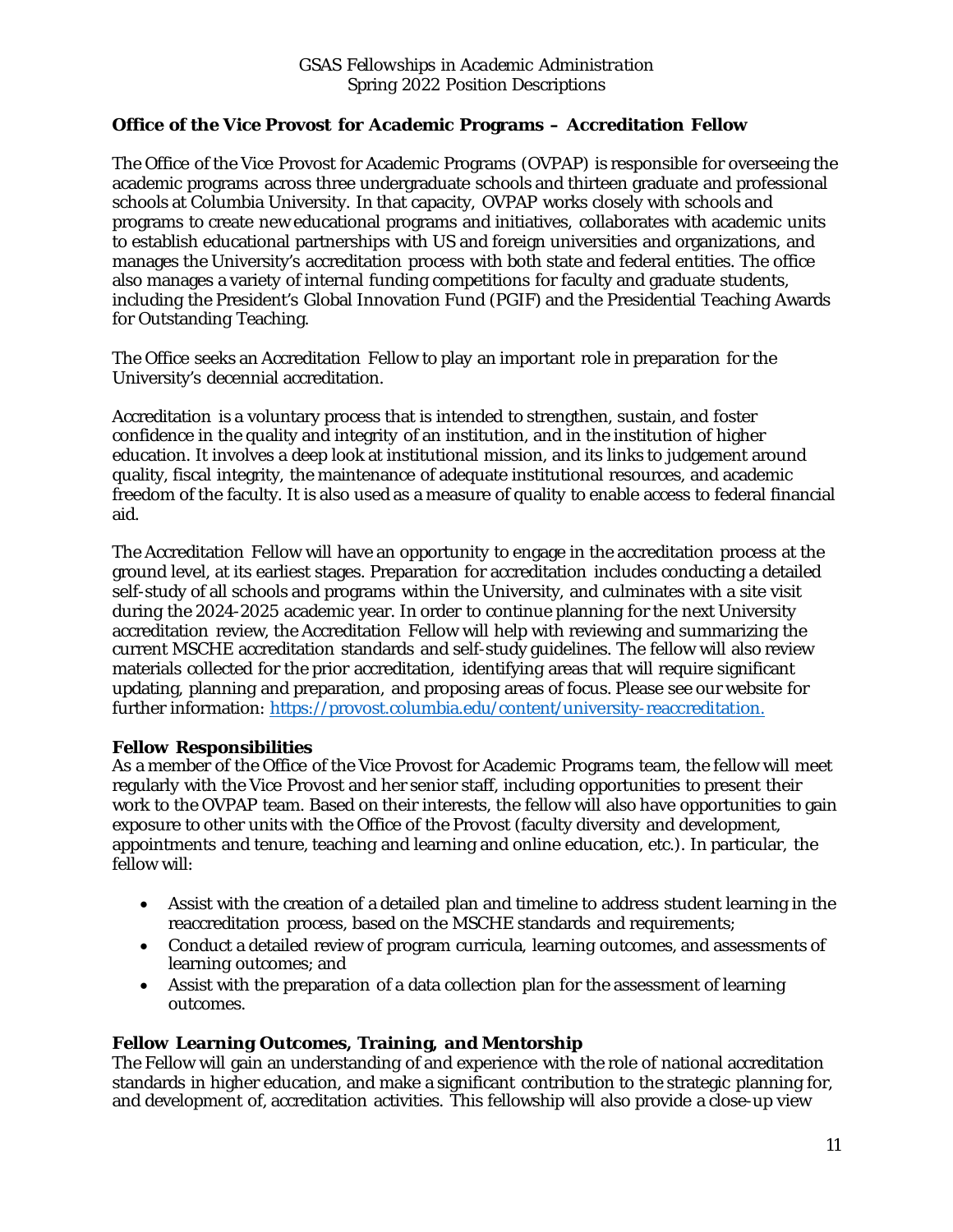#### GSAS *Fellowships in Academic Administration* Spring 2022 Position Descriptions

into the work of planning and executing University-wide projects and initiatives, and an opportunity to play a role in an important institutional effort. This project will provide a rare view of the scope and breadth of Columbia's activities.

#### **Desired Qualifications**

- Excellent oral and written communication skills;
- Technological skills relevant to academic administration including experience with Microsoft Office; and
- Project planning skills.

#### **Fellowship Mentor**

Dana Palmer, Senior Associate Provost